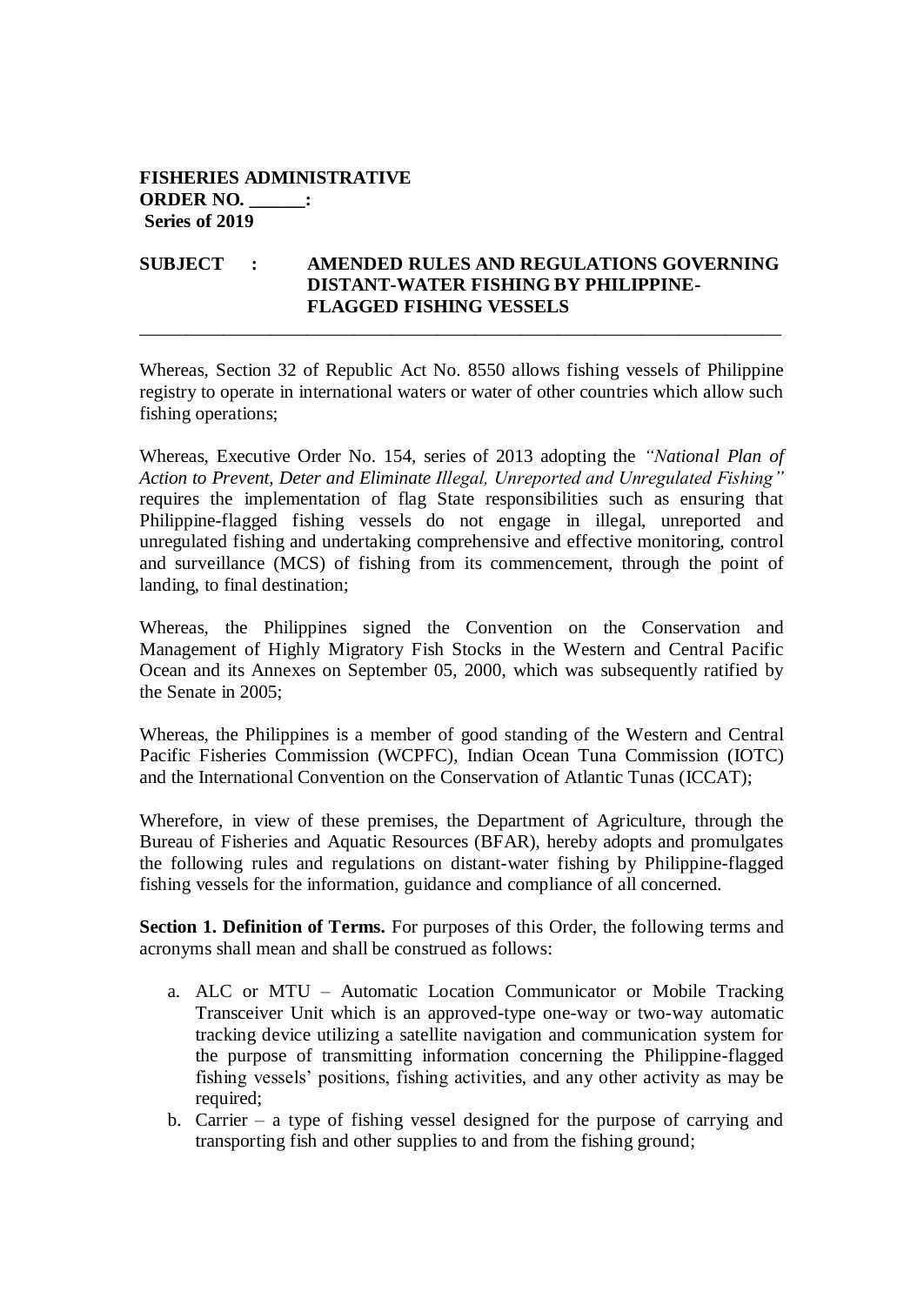- c. Catcher a type of fishing vessel solely used to catch or harvest fish from the marine environment;
- d. Coastal State the country or State where a fishing vessel conducts its fishing operations;
- e. Distant-water fishing fishing in the high seas, areas managed by Regional Fisheries Management Organizations and waters of other Coastal States;
- f. High seas the area beyond Philippine waters which does not belong to the jurisdiction of any other State;
- g. ICCAT International Commission for the Conservation of Atlantic Tunas;
- h. IOTC Indian Ocean Tuna Commission;
- i. Fishing vessel any boat, ship or other watercraft equipped to be used for taking fishery species or aiding or assisting one (1) or more vessels in the performance of any activity relating to fishing, including, but not limited to, preservation, supply, storage, transportation and/or processing;
- j. FAD Fish Aggregating Device;
- k. Flag State the country or State which entitles the fishing vessel to fly its flag and records that fishing vessel in its registry of ships;
- l. GHP Good Handling Practices;
- m. HSP1 High Seas Pocket No. 1 as referred to in WCPFC CMM 2013-01;
- n. Landing Declaration an official document issued by the competent port authority that has jurisdiction over the port where the fish is landed that contains information such as, but not limited to, name of landing vessel, date/s of landing, species and quantity.
- o. Purse seine or ring net a form of encircling net having a line at the bottom passing through rings attached to the net, which can be drawn or pursed. In general, the net is set from the boat or a pair of boats around the school of fish. The bottom of the net is pulled close with the purse line. The net is then pulled aboard the fishing boat or boats until the fish are concentrated in the bunt or fish bag;
- p. PCG Philippine Coast Guard;
- q. PFDA Philippine Fisheries Development Authority;
- r. PNA refers to the Parties to the Nauru Agreement which is an international organization composed of the Federated States of Micronesia, Kiribati, Marshall Islands, Nauru, Palau, Papua New Guinea, Solomon Islands and Tuvalu;
- s. Regional Fisheries Observer an RFMO accredited Fisheries Observer;
- t. RFMO Regional Fisheries Management Organization;
- u. Transshipment Declaration an official document issued by the competent port authority that has jurisdiction over the port where the fish is transshipped that contains information such as, but not limited to, name of the transshipping vessel, name of the receiving vessel, date/s of transshipment, species and quantity/volume;
- v. WCPFC Western and Central Pacific Fisheries Commission.

**Section 2. Scope and Application.** This Order covers all Philippine-flagged fishing vessels, regardless of type, engaged in distant-water fishing as defined in Section 1 hereof.

**Section 3. Fishing in the High Seas or in International Waters or in maritime areas under the jurisdiction of other Coastal States.** Fishing vessels of Philippine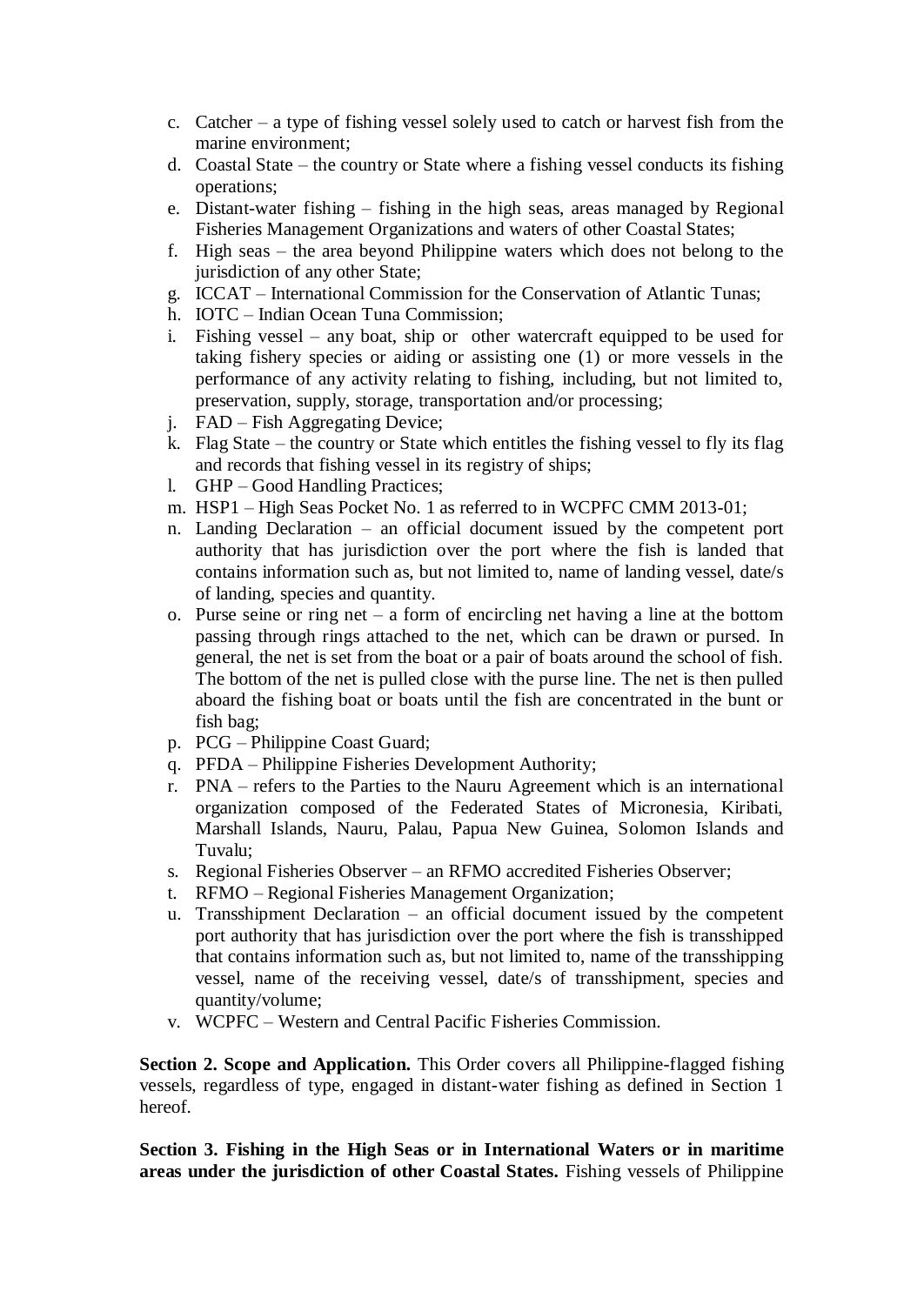registry with valid Commercial Fishing Vessel License may engage in distant-water fishing provided:

- 3.1. That the fishing vessel is registered with the RFMO and/or authorized by the Coastal State;
- 3.2. That the fishing vessel is compliant with the rules and regulations of the RFMO or the Coastal State which has jurisdiction over the waters where it operates;
- 3.3. That the fishing vessel is compliant with the safety, manning and other requirements of MARINA and other concerned agencies;
- 3.4. That the fishing vessel holds a valid International Fishing Permit (IFP)and where applicable, authorization from the Coastal State having jurisdiction over waters where it intends to operate and that the fish caught by such vessels shall be considered as caught in Philippine waters and are not subject to all import duties and taxes when the same are landed in duly designated fish ports in the Philippines;
- 3.5. That the owner of the fishing vessel has submitted to the BFAR authorization and/or fishing access agreement, including conditions on Vessel-Day Scheme.

The International Fishing Permit (IFP) shall be issued by the BFAR National Director. The IFP shall be valid for a period of one (1) year unless suspended, revoked, terminated or cancelled for cause.

## **Section 4. Requirements for the issuance of an International Fishing Permit**:

- 4.1. A valid CFVGL;
- 4.2. Duly accomplished IFP application form;
- 4.3. Copy of the authorization and/or fishing access agreement;
- 4.4. Ship Station License;
- 4.5. Payment of application fee of P1,000.00;
- 4.6. Payment of permit fee;
- 4.7. Payment of authorization fee; and
- 4.8. Affidavit of Undertaking that the vessel shall not, except when otherwise authorized by the BFAR, operate in Philippine waters, including the Exclusive Economic Zone during the duration of the IFP.

**Section 5. Vessel Marking and Specifications.** Fishing vessels operating in the high seas or international waters shall comply with the vessel marking and specification requirements of the RFMO that governs that area. Fishing vessels operating in the waters of other Coastal States shall comply with the vessel marking and specification requirements of that Coastal State. However, the International Radio Call Sign as stated in the Ship Station License issued by the Philippine competent authority shall be marked on the fishing vessel in accordance with the standards of the Food and Agriculture Organization.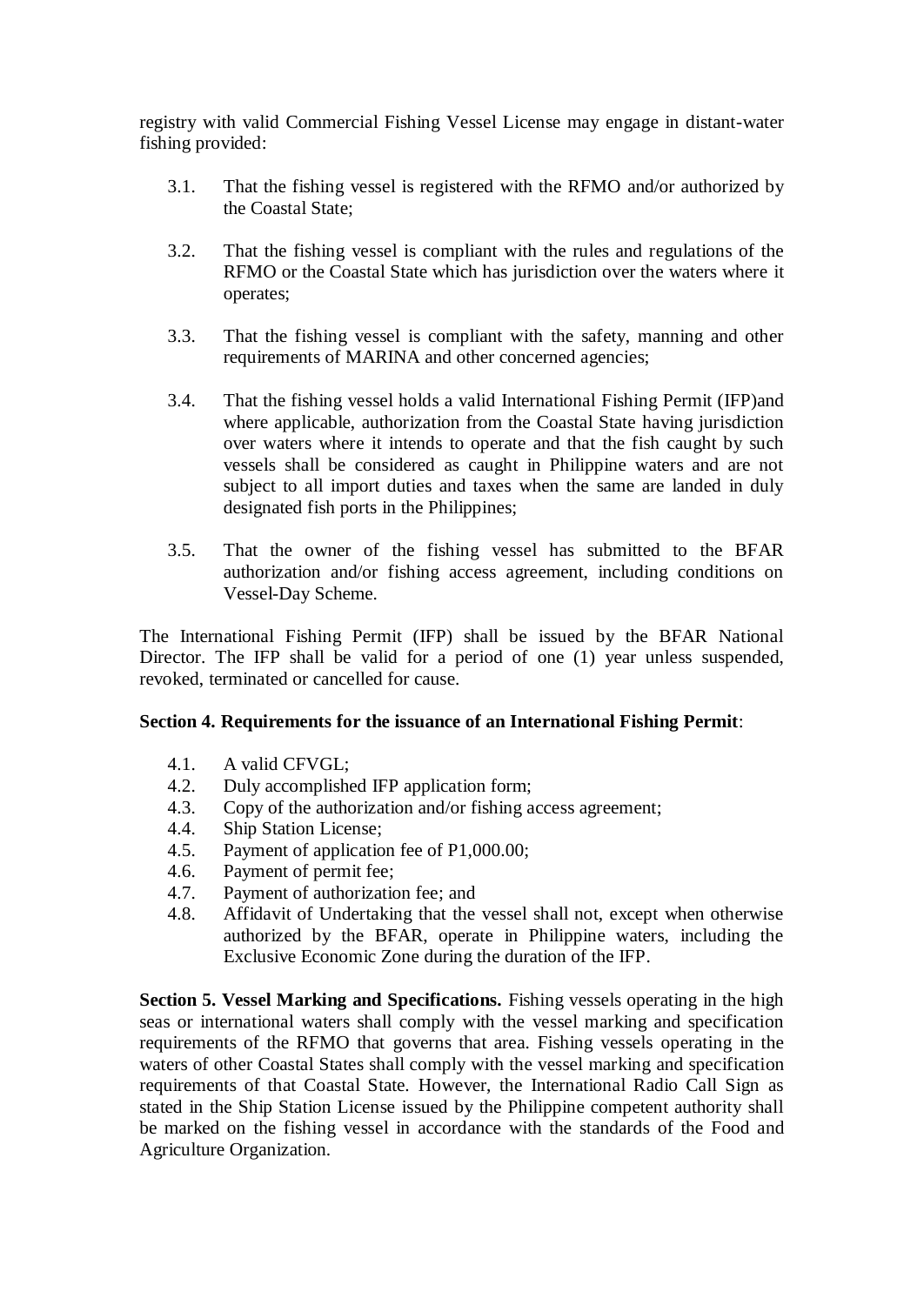**Section 6. Observer Coverage.** All catcher vessels shall have fisheries observer coverage in accordance with the conservation and management measures of the RFMO which has jurisdiction over the area. Fisheries observers shall be deployed from the Philippine Fisheries Observer Program. Fishing vessels operating in waters of other Coastal States shall comply with the observer coverage requirement of that Coastal State.

**Section 7. Vessel Monitoring System.** All catcher and carrier vessels shall be equipped with a two-way ALC in accordance with the conservation and management measures of the RFMO which has jurisdiction over the area where these vessels operate. Lightboats shall also be equipped with a one-way ALC.

**Section 8. Timely Reporting of Catch, Vessel Entry and Exit.** The Master of the catcher vessel shall record its catches in the prescribed logsheet and shall submit it to the BFAR on a monthly basis. The owner shall report to the BFAR in a timely manner the following:

- 8.1. Notice of entry of vessels to the high seas twenty four (24) hours prior to entry in accordance with the following format: VID Entry to high seas; Date and Time; Latitude/Longitude;
- 8.2. Notice of exit of vessels from the high seas six (6) hours prior to exit in accordance with the following format: VID Exit from \_\_\_\_\_\_ high seas; Date & Time; Latitude/Longitude.

**Section 9. Inspection and Monitoring of Port Landings.** Catches of distant water fishing vessels shall landed only in authorized fishports under jurisdiction of the PFDA, provided that unloading of catches shall only be made in the presence of a Fish Inspector who shall verify the weight of the fish landed. To ensure traceability, landings shall be inspected and monitored by the BFAR, in coordination with the PFDA.

**Section 10. Declaration of Landing in Foreign Ports.** Philippine-flagged fishing vessels authorized to engage in distant-water fishing may land their catch in ports of other states subject to the following conditions:

- 10.1. Fishing companies shall notify the BFAR in writing of any landing in the foreign port and shall submit the following information seven (7) working days before the scheduled landing date:
	- a. Name, registration number, and call sign of the fishing vessel;
	- b. Specific name of port;
	- c. Port State (if landing in foreign ports);
	- d. Scheduled date of landing;
	- e. Estimated quantity/volume of fish to be landed; and,
	- f. Buyer/Destination
- 10.2. Catches shall only be landed in duly designated ports and shall be covered by a Landing Declaration duly attested by the competent authority of the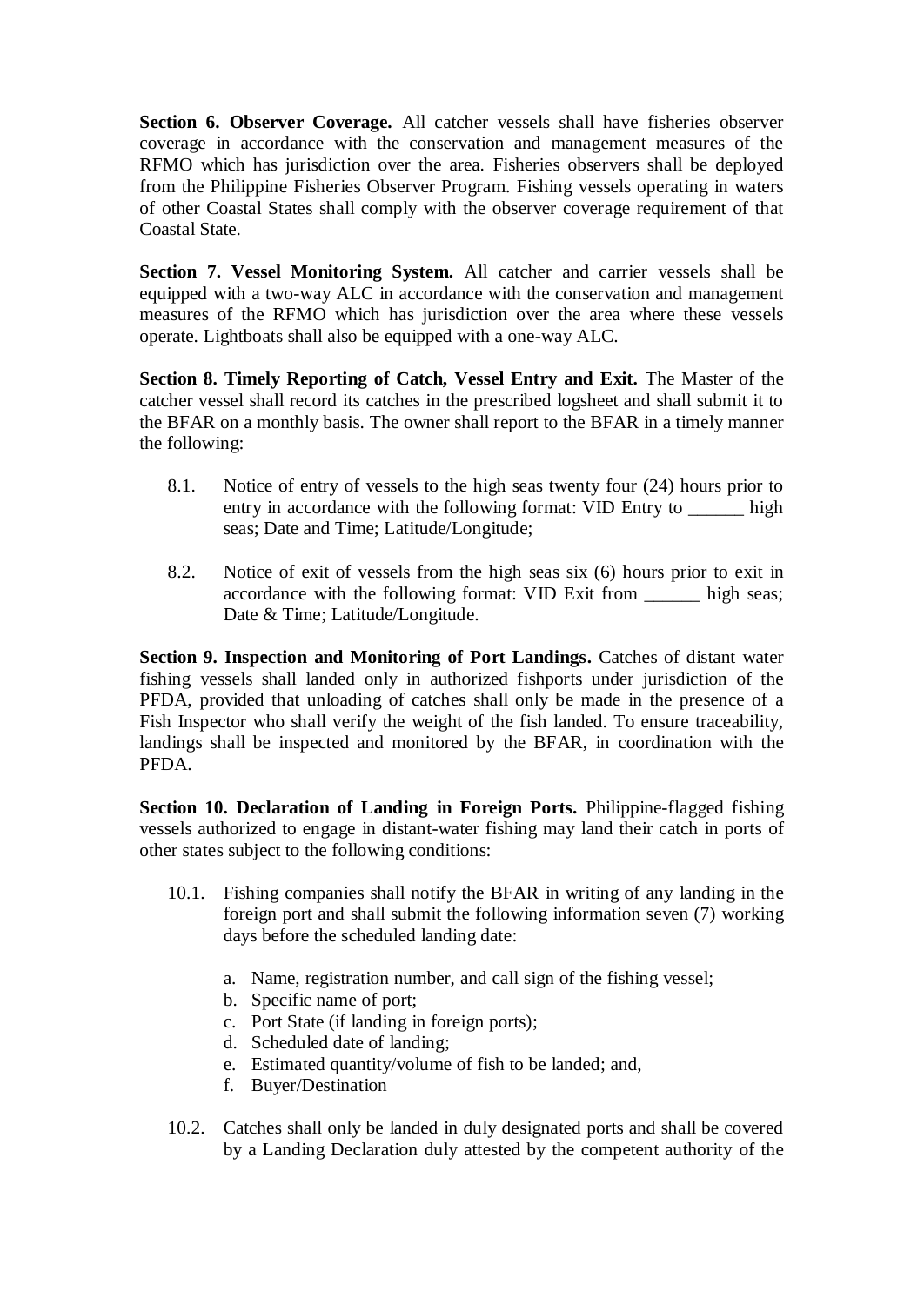Port State. The subject Landing Declaration shall be submitted to the BFAR within twenty-four (24) hours after landing.

**Section 11. Catch Allocation.** The BFAR shall closely monitor the catch quota allocated by the concerned RFMO and/or number of vessel days allocated by the PNA-member countries and ensure that allocation is not exceeded. For this purpose, distant-water fishing companies operating in the waters of PNA-member countries shall provide the BFAR information on catch allocation of their fishing vessels every year.

**Section 12. Advance Notice for Monitoring of Transshipment of Catch.** Fishing companies shall request the BFAR for authorization to transship at port and shall submit the following information seven (7) working days before the scheduled transshipment:

- 12.1. Name, registration number and other identification of the transshipping or landing vessel;
- 12.2. Name, registration number and other identification of the receiving vessel (if transshipment-at-port);
- 12.3. Transshipment date;
- 12.4. Specific name of transshipment port and Port State; and
- 12.5. Estimated quantity/volume of fish to be transshipped.

The BFAR shall provide such authorization to transship in accordance with existing rules and regulations on transshipment. The fishing company shall provide the BFAR a copy of the "Declaration of Transshipment" issued by the competent port authority within forty-eight (48) hours after completion of the transshipment activity.

**Section 13. Group Seining Operation.** Group seining operation which involves the transfer of fish from the fishing net of a catcher vessel directly to the hatch/hold of the carrier vessel, either on the high seas or inside Philippine waters, is not considered transshipment. However, for purposes of traceability, group seining operations shall be properly documented by the master of the catcher and carrier vessels and, whenever applicable, verified by an authorized fisheries observer on board.

**Section 14. Bilateral Cooperation with Other Coastal or Port State.** To ensure effective monitoring of landing and transshipment at sea or at port, the BFAR shall coordinate and cooperate with other Coastal or Port State in sharing information and documents related to landing and transshipment of catch by Philippine-flagged fishing vessels in waters or ports of that Coastal or Port State.

The BFAR shall ensure that a bilateral agreement between the Philippines and the other coastal or Port State is in place before any document on landing or transshipment is recognized and used in catch certification in the Philippines.

**Section 15. Prohibitions and Penalties.** Fishing vessels found to have committed the following prohibited acts shall be imposed with the corresponding penalties stated herein.

A. For the purpose of this Order, the following are considered serious violations: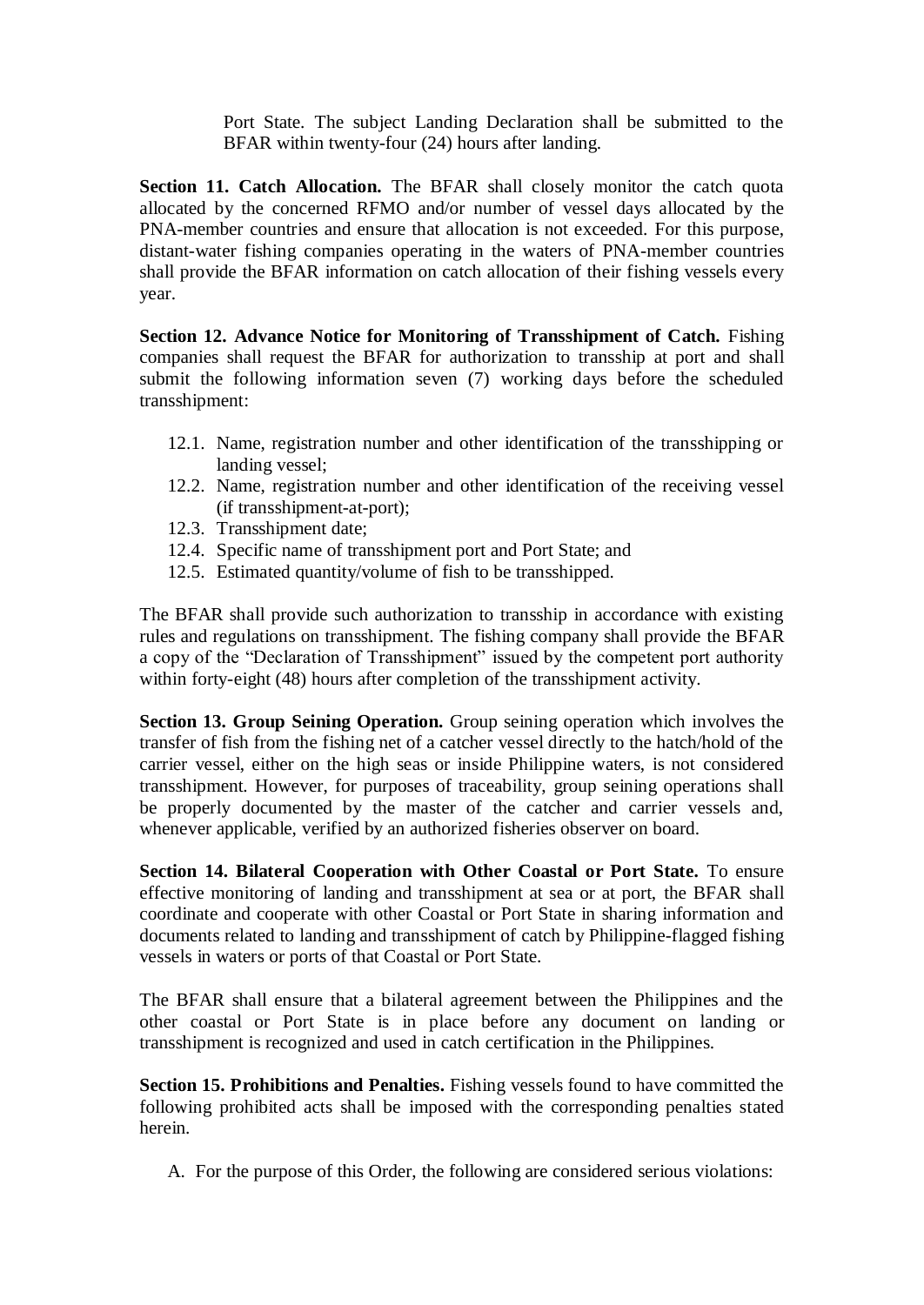- 1. Engaging in distant-water fishing without International Fishing Permit (IFP) in High Seas Pocket 1;
- 2. Engaging in distant-water fishing without International Fishing Permit (IFP) and authorization from Coastal State for fishing vessels operating in waters of that Coastal State;
- 3. Engaging in distant-water fishing without Fisheries Observer onboard as required by the RFMO or the Coastal State;
- 4. Engaging in distant-water fishing with no functional ALC and/or without being enrolled in the Vessel Monitoring System of the DA-BFAR, or intentionally switching off, disabling or tampering the ALC;
- 5. Transshipment in the High Seas or transshipment in violation of the laws or regulations of the Philippines or the Coastal State;
- 6. Transshipment or landing of fish catch without permission from the BFAR;
- 7. Fishing during FAD Closure Period;
- 8. Fishing with the use of prohibited or unauthorized gear;
- 9. Failure to report the catch or misreporting of catch;
- 10. Setting on Whale Shark or intentionally fishing species prohibited by either the concerned RFMO or the Coastal State ;
- 11. Assaulting, resisting, intimidating, harassing, seriously interfering with, or unduly obstructing or delaying a fisheries law enforcer, authorized inspector or observer, or other duly authorized government officer; and
- 12. For fishing vessels operating in the IOTC managed area: (a) non-recording of catch data in accordance with the procedure provided under IOTC resolution 13/3, and (b) longline fishing without the use of at least two (2) mitigation measures to reduce seabird by-catch in accordance with IOTC Resolution 12/6.

For the violations stated above, the imposable penalty, in addition to the immediate cancellation of the International Fishing Permit, shall include payment of fine in the amount equivalent to five times the value of the catch or the amount provided below, whichever is higher:

- i. Two hundred fifty thousand pesos (P250,000.00) to five hundred thousand pesos (P500,000.00) for small-scale commercial fishing;
- ii. Seven hundred fifty thousand pesos (P750,000.00) to one million pesos (P1,000,000.00) for medium-scale commercial fishing; and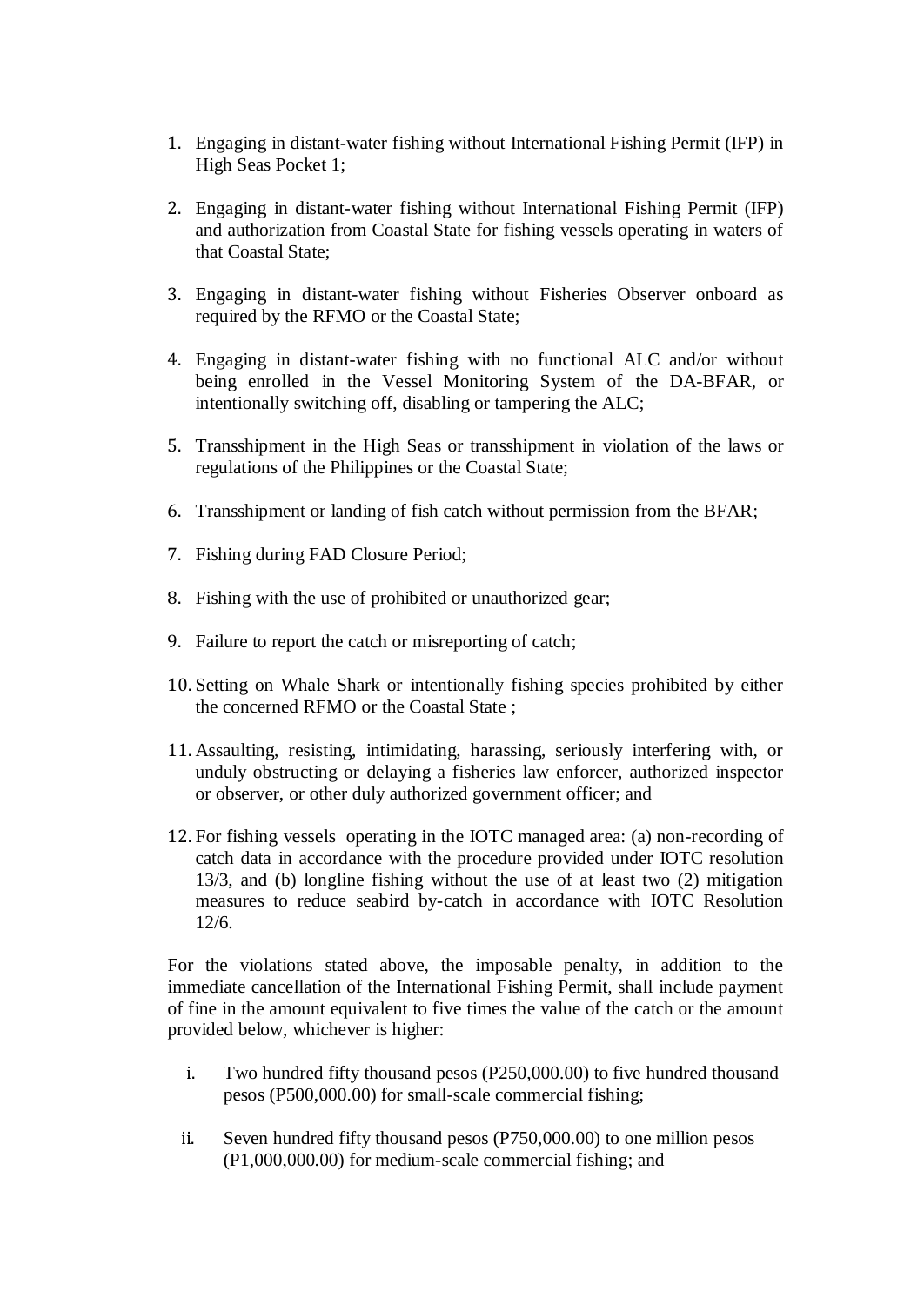iii. One million two hundred thousand pesos (P1,200,000.00) to three million pesos (P3,000,000.00) for large-scale commercial fishing;

Provided that, the BFAR may impose, as the gravity of the offense permits, other accompanying administrative sanctions as provided for in Section 135 of RA 8550, as amended.

- B. Violations mentioned in Section 13 of Fisheries Administrative Order No. 245-2, series of 2014, committed by fishing vessels engaged in distant fishing, shall remain to be penalized under said FAO.
- C. The following acts not covered by the immediately preceding paragraphs shall also be punishable under this Order:
- 1. Violation of prior notification requirement stated in Sections 10 and 12 of this Order;
- 2. Failure to submit Landing Declaration;
- 3. Failure to submit Transshipment Certificate and/or Captain/Mate's Certificate;
- 4. Landing in unauthorized ports or landing sites; and
- 5. Failure to comply with prescribed vessel marking including marking of international call sign per FAO standards.

For said violations, the following penalties, aside from the suspension of the CFVL or IFP for a period determined by the BFAR Director, a fine equivalent to twice the value of catch or the following amounts, whichever is higher, shall be imposed:

- i. Fifty thousand pesos (P50,000.00) to two hundred thousand pesos (P200,000.00) for small-scale commercial fishing;
- ii. Two hundred fifty thousand pesos (P250,000.00) to five hundred thousand pesos (P500,000.00) for medium-scale commercial fishing; and
- iii. Seven hundred thousand pesos (P700,000.00) to one million pesos (P1,000,000.00) for large-scale commercial fishing.

**Section 16. Creation of IUUF List of Vessels and Philippine Nationals found to have supported IUUF.** An IUUF List of Vessels and Philippine Nationals found to have supported IUUF is hereby established. A Philippine-flagged fishing vessel or Philippine national found to have committed a prohibited act/s under this Order for three (3) times shall be listed in the said List. Such List shall be posted to the BFAR website and shall be made accessible to the public.

**Section 17. Separability Clause.** If any section or provision of this Circular or part thereof is declared unconstitutional or invalid, the other sections or provisions thereof which are not affected shall continue to be in full force and effect.